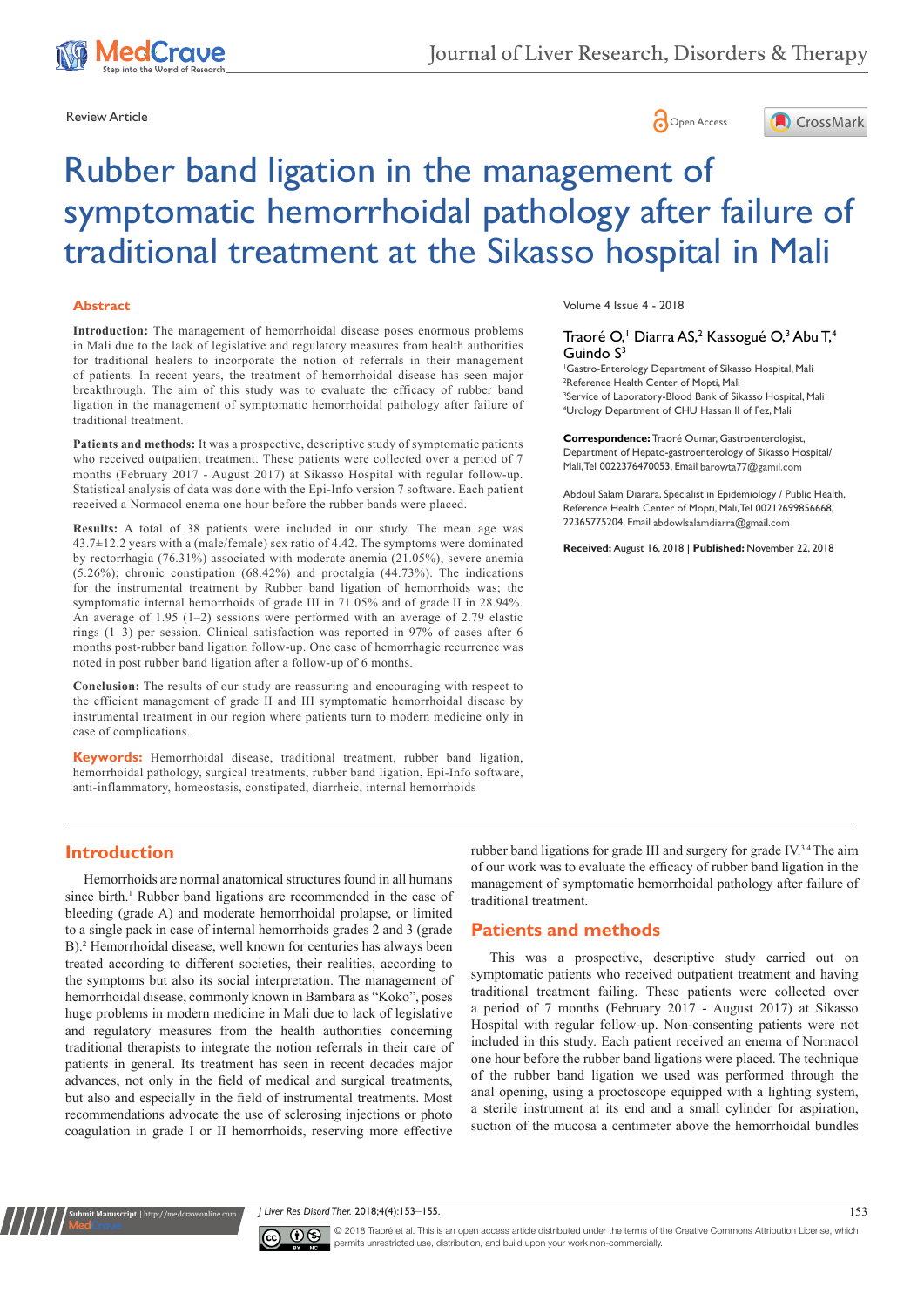of a superficial area of the wall and to position the rubber band. This placement of the ring causes a shrinking and destruction of the hemorrhoidal mass tissue. Then, the rubber band is spontaneously removed leaving a small wound that heals in two to three weeks. The procedure itself takes only a few minutes. One or more bands can be applied during the same session. After the rubber band ligation of hemorrhoids, each patient was given a prescription allowing him to have the normal transit according the context (whether constipated or diarrheic) associated with dietary measures, an analgesic, and antiinflammatory medications if necessary. Data analysis was done with the Epi-Info version 7 software at the Laboratory of Epidemiology and Public Health of the Faculty of Medicine and Pharmacy of Fez.

## **Results**

A total of 38 patients were recorded including 31 men for 7 women, a sex ratio of 4.42. The mean age was  $43.7\pm12.2$  years (range, 26–81 years). The symptoms were largely dominated by rectorrhagia (76.31%) resulting in a moderate anemia diagnosed in 21.05% (8 patients), severe anemia in 5.26% (2 patients) requiring a blood transfusion before ligation. There was also chronic constipation (68.42%) and proctalgia (44.73%). An antecedent of rubber band



# **Discussion**

This study included patients with hemorrhoidal symptoms after treatment failure in traditional healers. Internal hemorrhoids are elements normally present inside the anus. They consist of blood lakes wrapped in a coating and attached to the deep muscular wall by a natural mooring system. They thus form pads that could act as "seals" of the anus.<sup>5</sup> Traditional healers having little or no knowledge of anus and rectum anatomy prescribe the treatment by trial and error. This very often delays the proper management of these patients and can also cause injuries that often compromise the functionality of its ligation failure was noted in one case; a notion of family history of undocumented hemorrhoidal disease was reported in 42.10% of cases (16 patients). The indication of the instrumental treatment by rubber band ligation of hemorrhoids was; in symptomatic internal hemorrhoids of grade III in 71.05% of cases (27 patients); grade II in 28.94% (11 patients). Biological assessment of homeostasis (TP, TCK, TS), full blood count with platelets, Rh grouping, irregular agglutinin (RAI) was performed in 89.47% of patients (34 cases). To obtain a clinical remission and achieve the therapeutic goal identified, we performed on average 1.95 session (1–2) of ligation. The average number of rubber bands per session was 2.79 bands (1–3). A notion of mild to moderate rectal pain was reported by 10 patients (26.31%) within 6 to 12 hours after ligation which was subsided by oral analgesic and anti-inflammatory drug. Rectorrhagia was noted in two patients (5.26%) between the tenth and fourteenth day post-ligation. Liquid diarrhea with minimal rectorrhagia was noted in 1 case on the tenth day post-ligation which was treated symptomatically. No macroscopically suspicious lesions in examinations requiring sampling were observed (especially in patients over 40 years of age). Total clinical satisfaction was reported in 97% of cases 6 months post-ligation follow-up. No recurrence was noted in post-rubber band ligation after 6 months of follow ups (Figure 1) (Figure 2).



**Figure 1** Rubber band ligation of grade II hemorrhoid. **Figure 2** Rubber band ligation of prolapsed grade III hemorrhoid.

structures in the medium and long term. The three main therapeutic methods used by traditional healers in Sikasso are:

- a. Shea butter mixed with several plant extracts used in anal application for weeks.
- b. Powder of leaves of spicy plants transformed into balls for rectal use every evening at bedtime.
- c. Local bath using infusion of bark of plants twice a day for several weeks.

**Citation:** Traoré O, Diarra AS, Kassogué O, et al. Rubber band ligation in the management of symptomatic hemorrhoidal pathology after failure of traditional treatment at the Sikasso hospital in Mali. *J Liver Res Disord Ther.* 2018;4(4):153‒155. DOI: [10.15406/jlrdt.2018.04.00119](https://doi.org/10.15406/jlrdt.2018.04.00119)